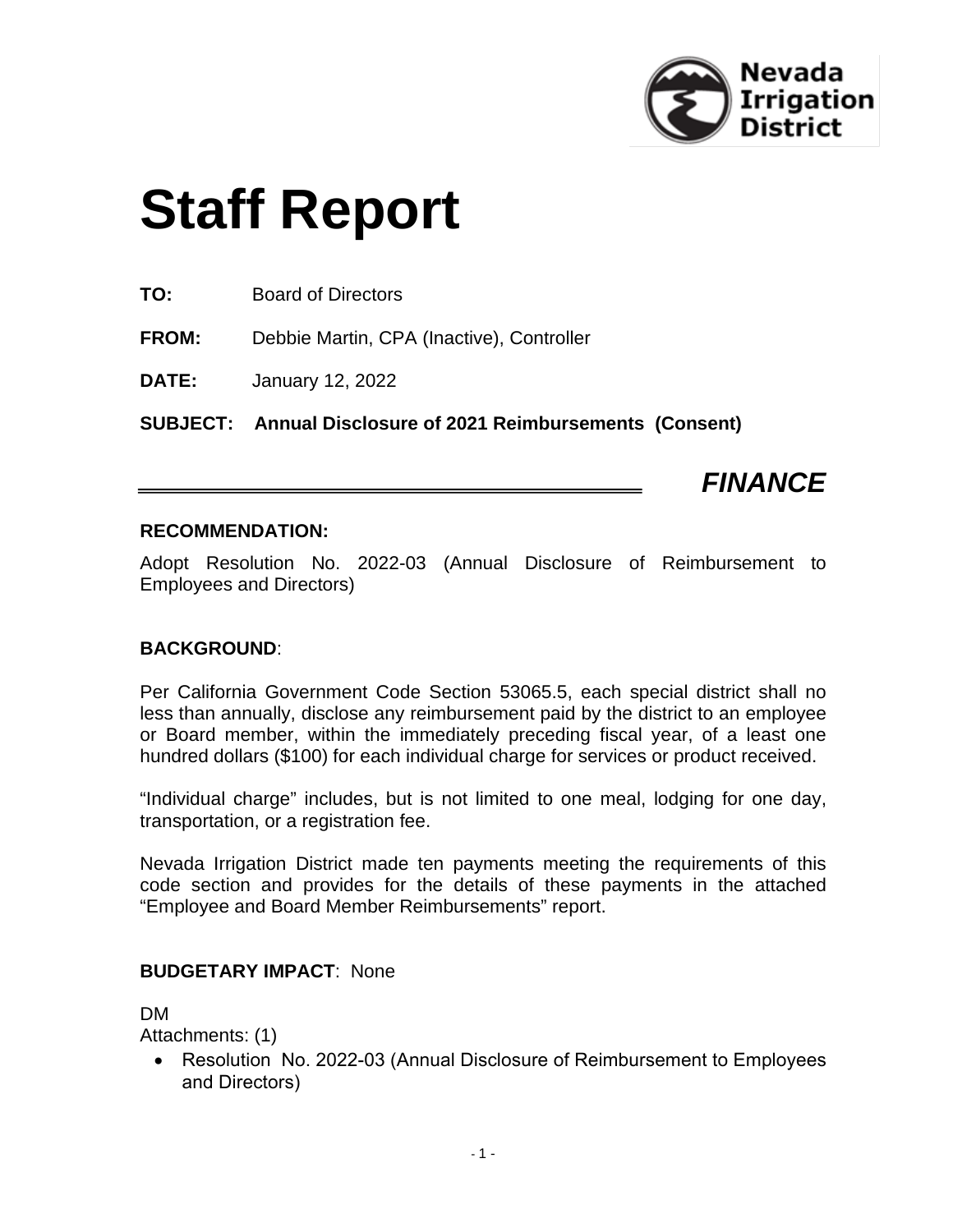

### RESOLUTION NO. <sup>2020</sup>-03 OF THE BOARD OF DIRECTORS OF THE NEVADA IRRIGATION DISTRICT

### **ANNUAL DISCLOSURE OF REIMBURSEMENT TO EMPLOYEES AND DIRECTORS**

BE IT RESOLVED that the Board of Directors of the Nevada Irrigation District does hereby adopt the following resolution:

Disclosure, pursuant to Government Code Section 53065 .5, of the amounts of reimbursement to employees and Directors shall occur once a year in January of each year following the end of the calendar year for the preceding calendar year. The statement of reimbursement shall be accumulated by the establishment of a file with the title "Reimbursements, Name of Employee or Director," and periodically records shall be inserted in regard to the amounts of reimbursement. Annually a form shall be completed and filed with the Board by the accounting department and an item included on the January Agenda making it clear that those records are available for public review and are being rendered to the Board at its January meeting for its review.

**\* \* \* \* \***

**PASSED AND ADOPTED** by the Board of Directors of the Nevada Irrigation District at a regular meeting held on the 12<sup>nd</sup> day of January 2022, by the following vote:

| AYES:        | Directors: |
|--------------|------------|
| <b>NOES:</b> | Directors: |
| ABSENT:      | Directors: |
| ABSTAINS:    | Directors: |

\_\_\_\_\_\_\_\_\_\_\_\_\_\_\_\_\_\_\_\_\_\_\_\_\_\_\_\_\_\_\_\_\_\_\_

President of the Board of Directors

\_\_\_\_\_\_\_\_\_\_\_\_\_\_\_\_\_\_\_\_\_\_\_\_\_\_\_\_\_\_\_\_\_\_\_

**Attest:**

Secretary to the Board of Directors